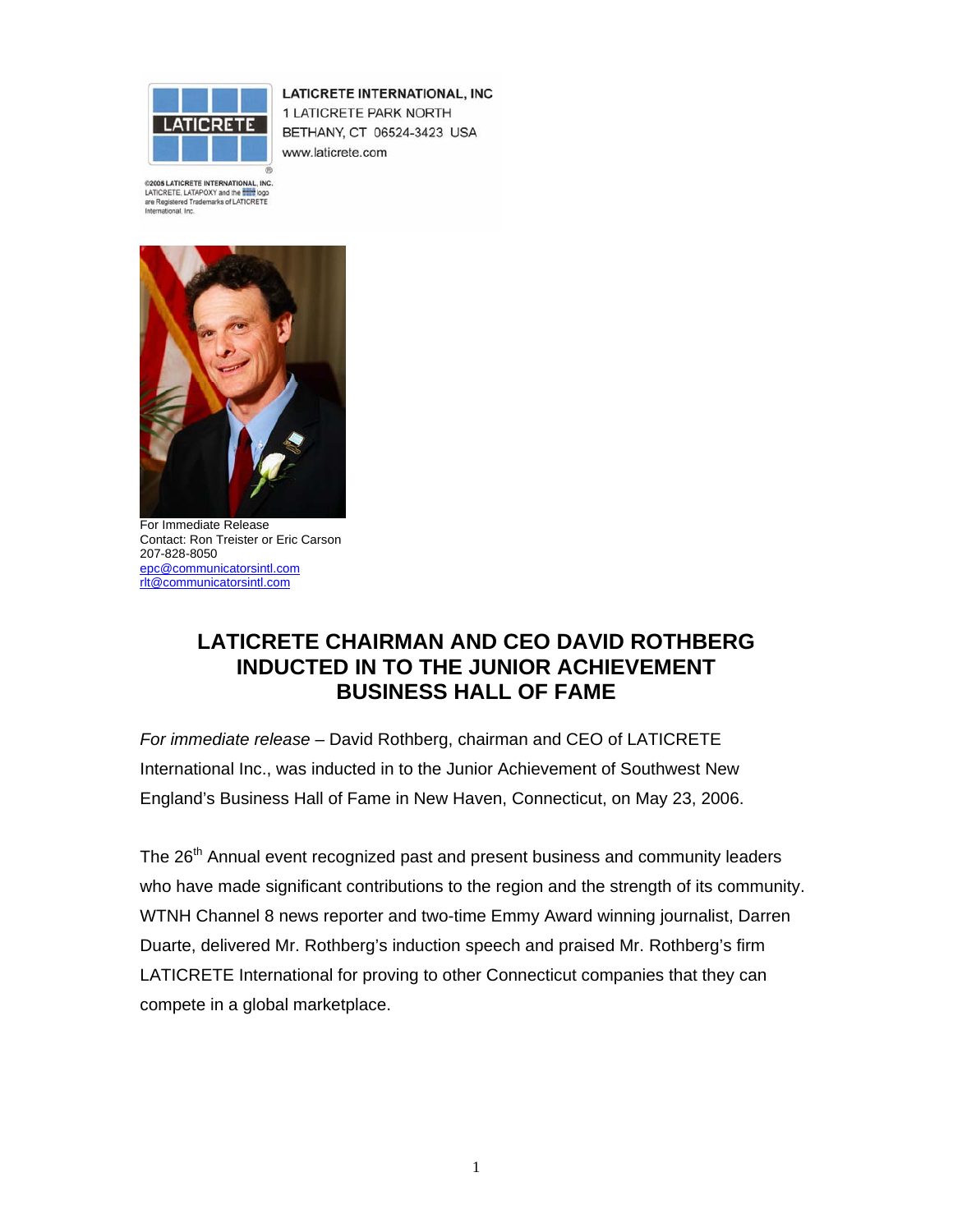Duarte also noted Mr. Rothberg's personal commitment to his employees, as well as his generous support of many community organizations. Before asking Mr. Rothberg to take the podium, Duarte closed his speech by saying:

"David Rothberg, for helping make LATICRETE in to one of this state's greatest success stories; for embracing the community and encouraging employees' civic involvement; and for inspiring the example you set as a leader who is caring and customer-focused, Junior Achievement is pleased to induct you into the 2006 Junior Achievement Business Hall of Fame."

The accolades continued at the induction ceremony for Mr. Rothberg and LATICRETE International, when Connecticut Attorney General Richard Blumenthal personally issued a citation to Mr. Rothberg and LATICRETE International recognizing the firm as "one of the major economic engines of the state of Connecticut."

In his acceptance speech, Mr. Rothberg thanked his father, Henry M. Rothberg, the founder and chairman emeritus of LATICRETE International. He thanked his mother, Lillian, who co-founded the company with his father in 1956. Mr. Rothberg also thanked his wife, Nan, and his two sons Dan and Jason.

Additionally, Mr. Rothberg thanked his brother, partner and LATICRETE co-owner Henry B. Rothberg for urging him to join the family business after graduate school, and for his enthusiasm and dedication to LATICRETE, saying at one point, "I owe my career to him."

Mr. Rothberg holds an M.B.A. from the Harvard Business School in Boston, Massachusetts, and obtained his Bachelor of Science degrees in geology and chemistry from Emory University in Atlanta, Georgia. He has also completed courses at Massachusetts Institute of Technology and Harvard Law School, and an advanced management program at the International Institute for Management Development (I.M.D.) in Lausanne, Switzerland.

Junior Achievement Worldwide™ is the world's largest organization dedicated to educating young people about business, economics, and free enterprise. Junior Achievement programs are taught by volunteers in class and after school at locations throughout the United States of America and in 96 countries.

2